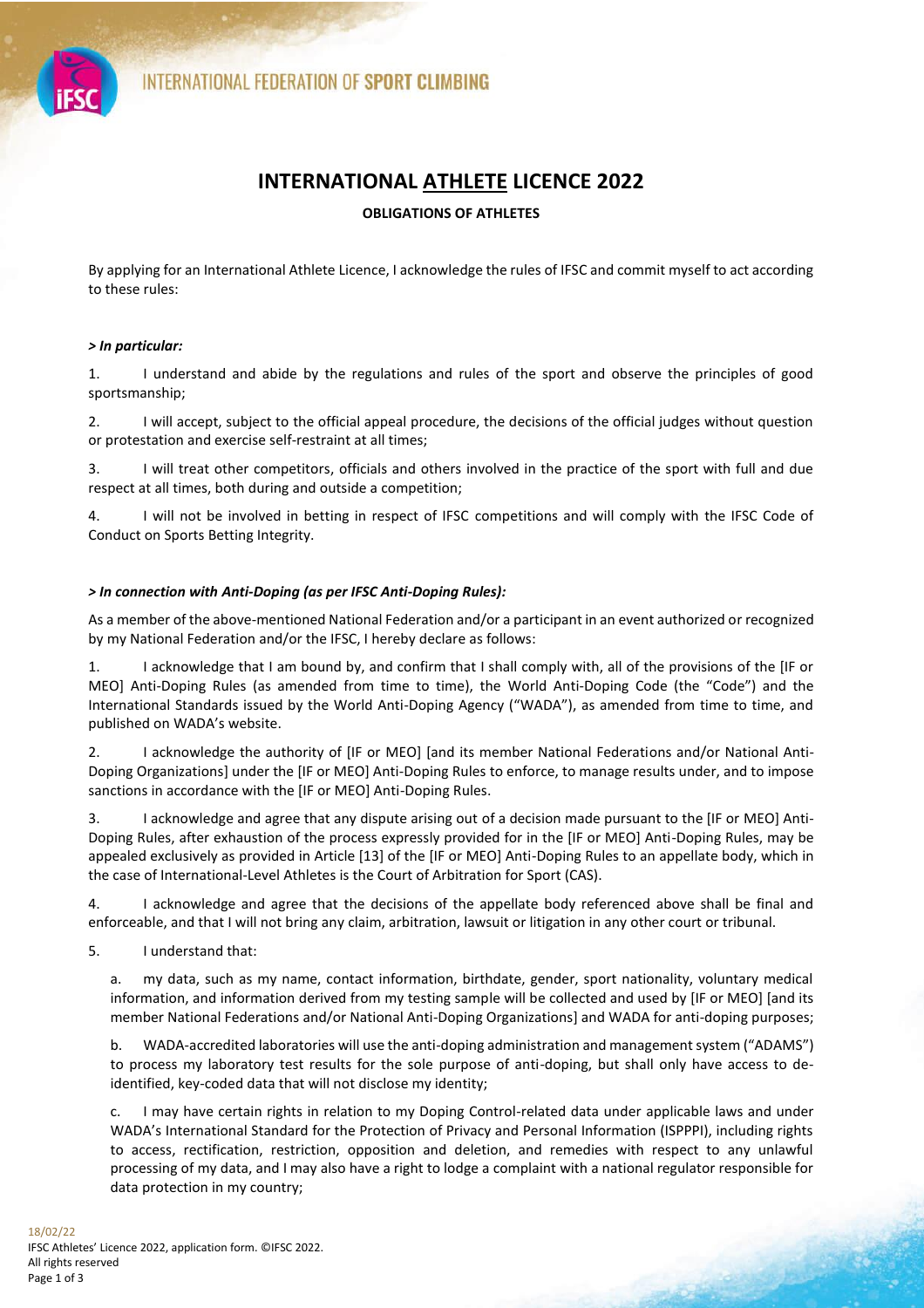

d. if I object to the processing of my Doping Control-related data or withdraw my consent, it still may be necessary for my [IF/MEO] [and its member National Federations and/or National Anti-Doping Organizations] and/or WADA to continue to process (including retain) certain parts of my Doping Control-related data to fulfil obligations and responsibilities arising under the Code, International Standards or national anti-doping laws notwithstanding my request; including for the purpose of investigations or proceedings related to a possible antidoping rule violations; or to establish, exercise or defend against legal claims involving me, WADA and/or an Anti-Doping Organization.

e. preventing the processing, including disclosure, of my Doping Control-related data may prevent me, WADA or Anti-Doping Organizations from complying with the Code and relevant WADA International Standards, which could have consequences for me, such as an anti-doping rule violation, under the Code;

f. to the extent that I have any concerns about the processing of my Doping Control-related data I may consult with the [IF or MEO] and/or WADA (privacy@wada-ama.org), as appropriate.

6. I understand and agree to the possible creation of my profile in ADAMS, which is hosted by WADA on servers based in Canada, and/or any other authorized National Anti-Doping Organization's similar system for the sharing of information, and to the entry of my Doping Control, whereabouts, Therapeutic Use Exemptions, Athlete Biological Passport, and sanction-related data in such systems for the purposes of anti-doping and as described above. I understand that if I am found to have committed an anti-doping rule violation and receive a sanction as a result, that the respective sanctions, my name, sport, Prohibited Substance or Method, and/or tribunal decision, may be publicly disclosed by [IF or MEO] [and its member National Federations and/or National Anti-Doping Organizations] in accordance with the Code. I understand that my information will be retained for the duration as indicated in the ISPPPI.

7. I understand and agree that my information may be shared with competent Anti-Doping Organizations and public authorities as required for anti-doping purposes. I understand and agree that persons or parties receiving my information may be located outside the country where I reside, including in Switzerland and Canada, and that in some other countries data protection and privacy laws may not be equivalent to those in my own country. I understand that these entities may rely on and be subject to national anti-doping laws that override my consent or other applicable laws that may require information to be disclosed to local courts, law enforcement, or other public authorities. I can obtain more information on national anti-doping laws from my International Federation or National Anti-Doping Agency.

#### *> In connection with Body Mass Index tests*

- I hereby agree to comply with the BMI regulation. In case of failure to comply with the BMI regulation, I accept that sanctions and restriction to access competitions might be applied to myself and/or the Federation.

#### *> In connection with image use and IFSC communication initiatives*

As a participant in an authorised, recognised, organised or otherwise attended event in any way by the IFSC (hereinafter the "Event") I agree that the IFSC, in the performance of its activities may process (make and use) photographic and/or audio and/or video material depicting my image (photograph or video) and/or my voice and/or my statements also possibly combined with my identification data such as name and surname (hereinafter the "Content") singularly, in pairs, groups also with other athletes or third parties and obtained during performances, in a competition or in any case in the context of the Event.

To this purpose:

- I authorise the IFSC to perform Content during the Events;

- I grant the IFSC a royalty-free license to use the Content without limitation as to space and time;

- I authorize the IFSC to assign in whole or in part, or sublicense in whole or in part, free of charge or for a fee to third parties (including but not limited to broadcast partners, IFSC sponsors and Olympic bodies), the license to use the Content through any media. The IFSC is not liable for infringement of athletes' image rights by third parties;

فتعادي